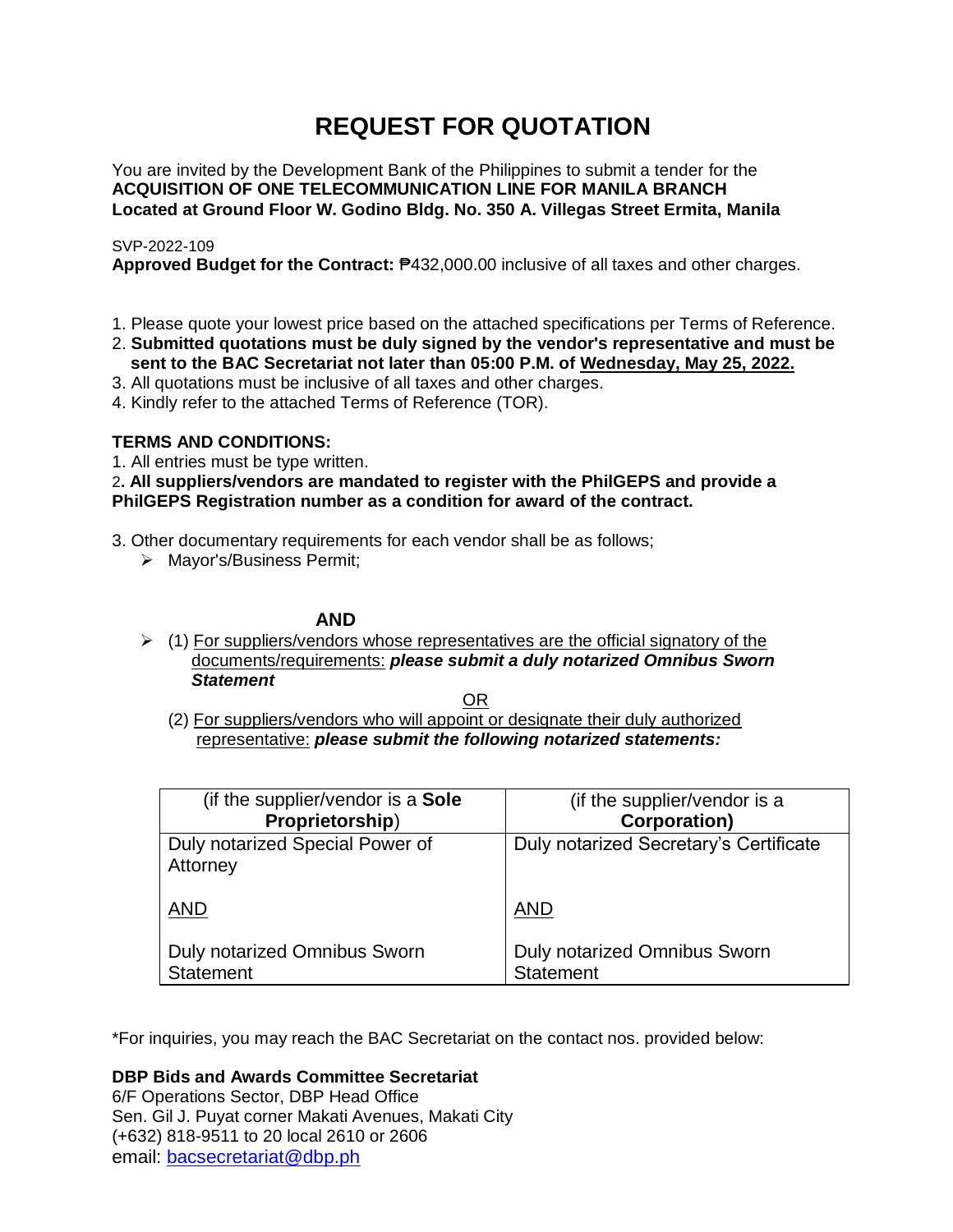**Annex A** 

## ACQUISITION OF NEW, ADDITIONAL AND/OR REPLACEMENT TELECOMMUNICATION LINE/CONNECTIVITY SERVICE FOR THE DEVELOPMENT BANK OF THE PHILIPPINES (DBP)-**MANILA BRANCH**

#### APPROVED BUDGET FOR THE CONTRACT: Php 432,000

#### **TECHNICAL SPECIFICATIONS**

#### A. BACKGROUND

The telecommunication connectivity service (line) is for the connection of DBP online systems, services and facilities in any of the following DBP remote sites:

- A.1. Branch Office, including:
	- A.1.a. Lending Center
	- A.1.b. Cash Center
	- A.1.c. Branch-Lite Unit
- A.2. Automated Teller Machine (ATM)

#### **B. OBJECTIVE**

To acquire stable, reliable and secure telecommunication connectivity/line service to link DBP remote sites to the Head Office from an authorized and qualified telecommunication service provider (Telco).

### **C. COVERAGE OF THE CONTRACT**

The contract will be for a one (1) year period starting from date of acceptance of service with the option for automatic renewal.

#### **D. MINIMUM SPECIFICATIONS**

- D.1 Connectivity/Line Service Availability
	- > The minimum availability of service is 99.6%.
- D.2. Connectivity/Line Specifications
- D.2.a. Branch Office ⊽
	- D.2.a.i. Wired MPLS/VPN, Radio Last Mile with minimum of 10 Mbps bandwidth
	- D.2.a.ii. Inclusive network equipment, such as router and or router/modem, must not be on End-of-Life/End-of-Support status within the contract period
	- D.2.a.iii. Router must support GRE/mGRE tunneling and IP Security (ex. dynamic VPN) and SNMP
	- D.2.a.iv. DBP shall have the full access of the router
	- D.2.a.v. Provide near real time and historical link monitoring

#### D.2.b. ATM - Wired

- D.2.b.i. VPN connection at least 128 Kbps via MPLS
- D.2.b.ii. Inclusive network equipment, such as router and or router/modem, must not be on End-of-Life/End-of-Support status within the contract period
- D.2.b.iii. Support GRE turnneling and SNMP
- D.2.b.w. Provide near real time and historical link monitoring

 $\beta$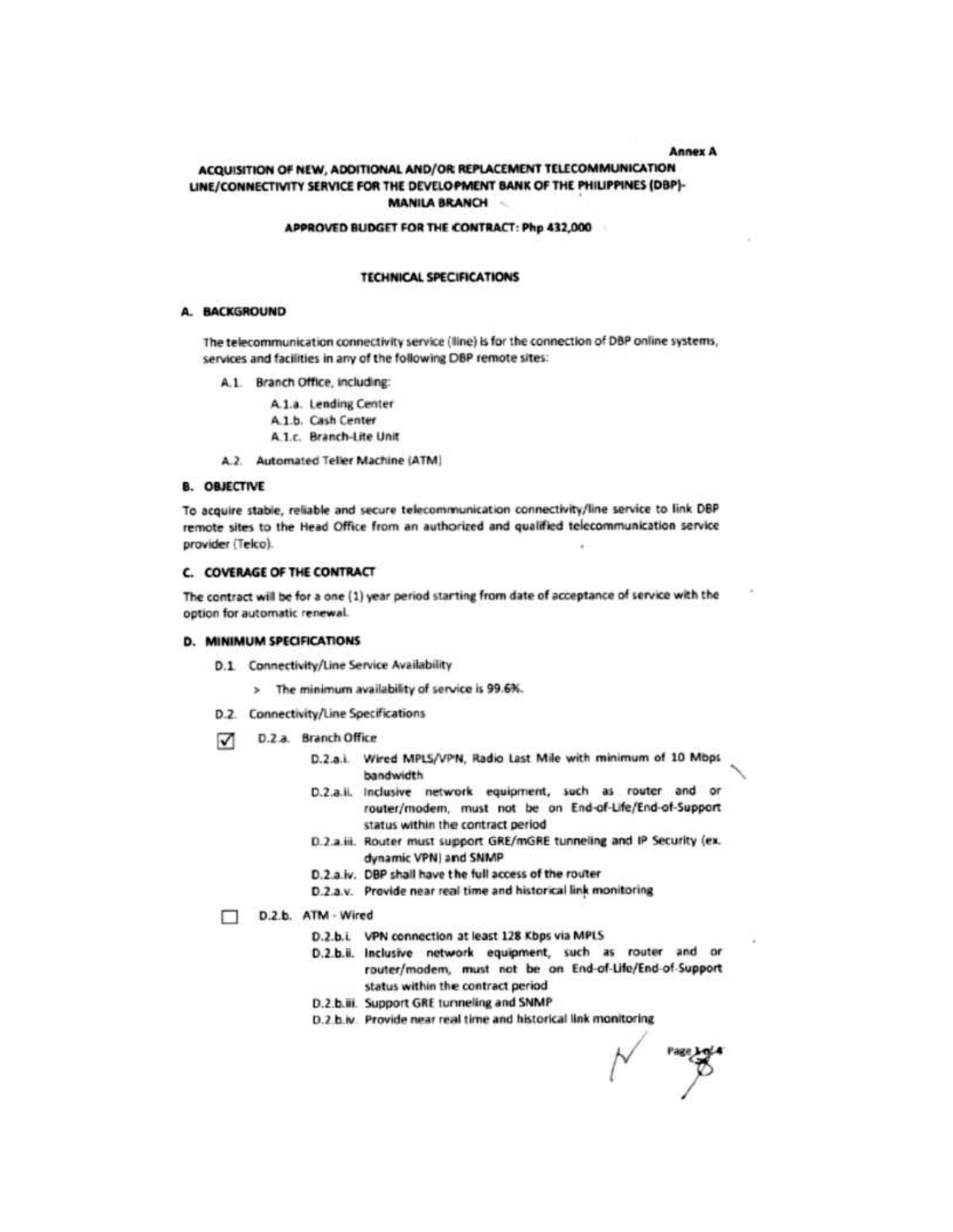ACQUISINON OF NEW ADDITIONAL AND JOR REFEACHMENT OF TELECOMMUNICATION.

- TINE / CONNECTIVITY SERVICE FOR THE DEVELOPMENT BANK OF THE PHILIPPINES (DBP)
	- D.2.c. ATM Wireless
		- D.2.c.i. Provide data transmission function by public GPRS/ GSM network or higher
		- D.2.a.vi. Inclusive network equipment, such as router and or router/modem, must not be on End-of-Life/End-of-Support status within the contract period
		- D.2.c.ii. Support GRE Tunneling and SNMP
		- D.2.c.iii. Provide GUI access for local and remote management
		- D.2.c.lv. Operate at -30"+75"C temperature
		- D.2.c.v. Has LED status indication
		- D.2.c.vi. Support RJ45 console port
		- D.2.c.vii. Include: 1 power cord, 2 antennas, 1 console cable, 1 set documentation
		- D.2.c.viii. Provide near real time and historical link monitoring.
		- D.2.c.ix. Meet the average latency requirement of not greater than 200ms measured using the Ping utility or any similar mobile applications
		- D.2.c.x. Meet signal requirement of not less than 2 bars measured using mobile or similar devices capable of said measurement
		- D.2.c.xi. DBP shall have full access to the Modem/Router
	- D.3. Support Services and Incident Management
		- D.3.a. The Telco shall provide 24 x 7 onsite, telephone and email support. For every service unavailability/downtime reported, the response time shall be within thirty (30) minutes.
		- D.3.b. Upon the occurrence of service unavailability/downtime, the Telco shall:
			- D.3.b.i. Conduct problem isolation/resolution and link restoration artivities
			- D.3.b.ii. Notification via electronic mail (E-mail) and telephone within one (1) hour of the occurrence
			- D.3.b.iii. Minimum of twice a day status report to DBP via E-Mail
			- D.3.b.lv. Estimated time of arrival (ETA) if onsite activities required
			- D.3.b.v. Estimated time of resolution (ETR)
			- D.3.b.vi. Root cause
			- D.3.b.vii. Comply with DBP policies on security and confidentiality during support services.
		- D.3.c. The Telco shall submit an incident report stating the reason/s for the outage and detailing the steps undertaken to resolve a particular problem upon DBP's request.
	- D.4 Service Performance Review
		- > The Telco shall conduct a performance review session at least once every quarter of a year

## E. TELECOMMUNICATION CONNECTIVITY/LINE REQUIREMENT CLASSIFICATION

The primary objective of the following provisions is to have multiple Telcos per site, providing service redundancy, high availability and avoiding single point of failure.

- E.1. New Telecommunication Line Requirement
	- E.1.a. Covered Sites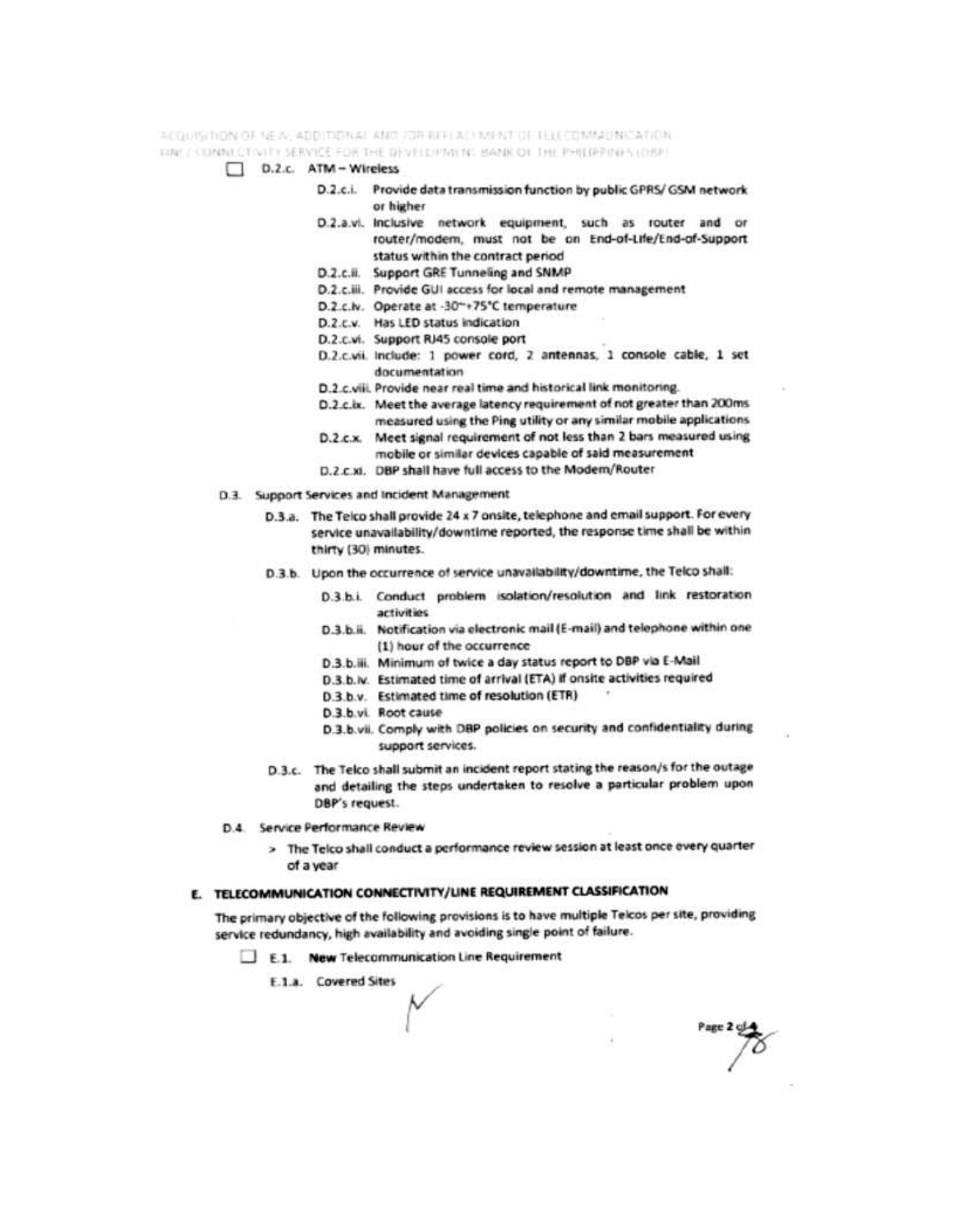ACOUISITION OF NEW : ADDITIONAL AND JOR REPLACEMENT OF TELECOMMUNICATION UNE/ CONNECTIVITY SERVICE FOR THE DEVELOPMENT BANK OF THE PHILIPPINES (DEP)

> New remotes sites

#### E.1.b. Telco Selection Criteria

- > Telecommunication Line for Branch Office
	- E.1.b.i. Two (2) different Telcos (Teico A and Telco B) shall be selected
	- E.1.b.ii. Telco A is the lowest (winning) provider
	- E.1.b.iii. Telco B is the second lowest provider
- > Telecommunication Line for Additional ATM Facility of a Branch Office
	- E.1.b.iv. The Telco must be different from the one which has the majority or most of the telecommunication connectivity services provided for the ATM/s of that Branch Office

#### E.2. Additional Telecommunication Line Requirement

- E.2.a. Covered Sites
	- > For existing sites with existing telecommunication line/s
- E.2.b. Telco Exception
	- > The Telco/s of the existing line/s servicing the site shall not be invited and will not be allowed to participate
- E.3. Replacement Telecommunication Line Requirement
	- E.3.a. Covered Sites
		- > For existing sites with existing telecommunication line/s
	- E.3.b. Telco Exception
		- E.3.b.i. For Telco Redundancy Replacement
			- > The Telco of the existing line/s servicing the site including the one to be replaced shall not be invited and will not be allowed to participate
		- E.3.b.ii. Replacement for the Purpose of Telecommunication Line Capacity (Bandwidth) Upgrade
			- > The Telco of the other existing line/s servicing the site (i.e., other than the one to be replaced) shall not be invited and will not be allowed to participate
		- E.3.b.iii. For Wireless to Wired Facility Replacement
			- > The Teico of the other existing line/s servicing the site (i.e., other than the one to be replaced) shall not be invited and will not be allowed to participate

## F. DISCONTINUANCE OF SERVICE

DBP can opt to discontinue the service within the contract period without pre-termination fee/s, if the Teico provider fails to meet the required minimum availability of service, specified in item D.1, for three (3) consecutive months (3-strike rule)

#### G. PAYMENT

The payment shall be in a monthly basis every after the service acceptance.

 $N$